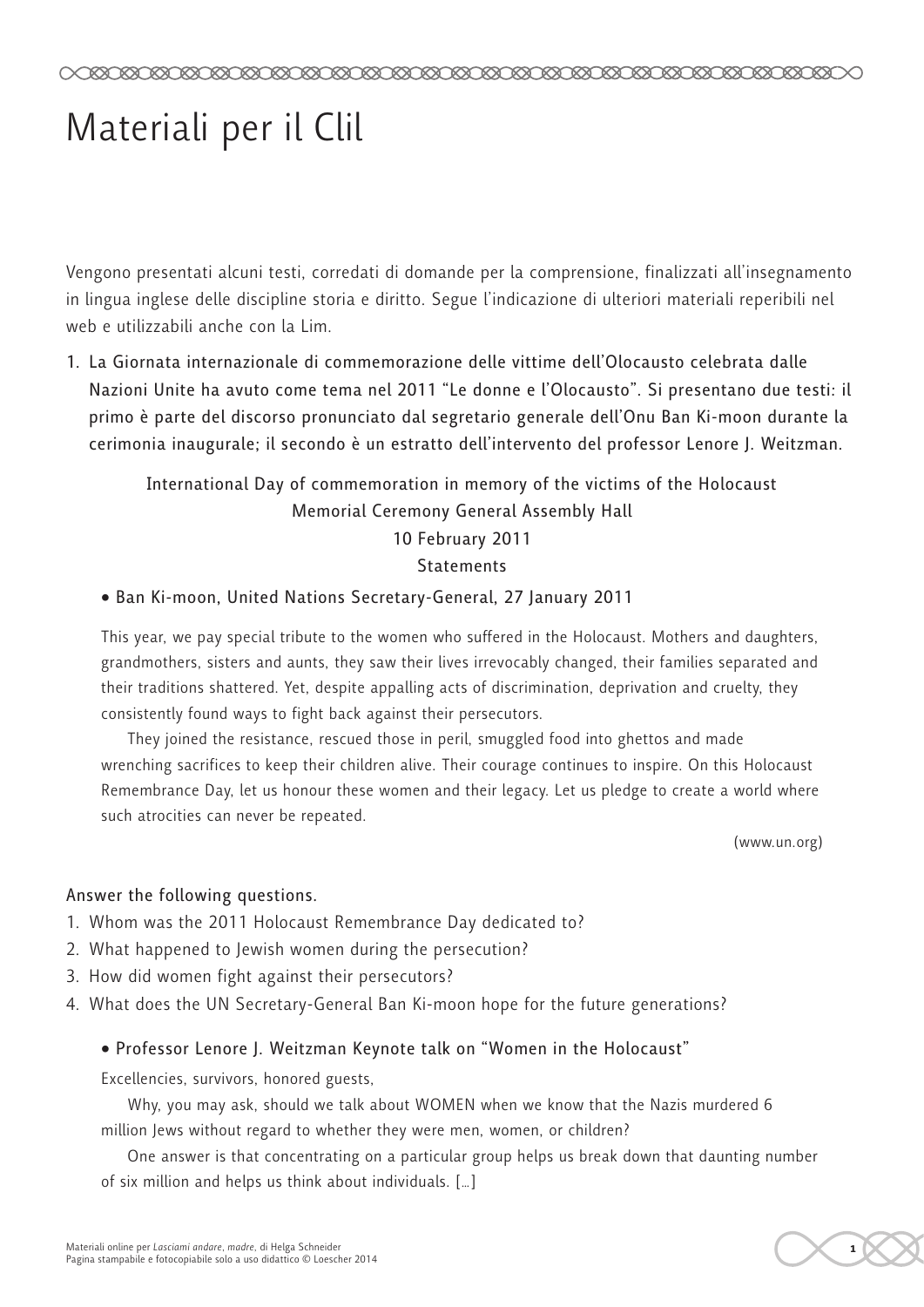Thus a focus on women provides us with a more detailed, more nuanced, and more complete understanding of what happened to Jews during the Holocaust. […]

In this talk I will explore three spheres of gender differences: [one is] how German policy treated men and women differently. […]

One painful example was the policy that prohibited pregnancy and the birth of Jewish children in Lithuania (in the summer of 1942). Jewish doctors in the ghettos were required to report every pregnancy and to perform an abortion to terminate it. The penalty for non-compliance was death for the woman and for the doctor. (The order of July 24, 1942 in the Kovno ghetto stated that "Pregnancies have to be terminated. Pregnant women will be shot").

I want to discuss the response of some young women in the Kovno ghetto who decided to defy this order and to remain pregnant, because I believe that it is important, when we talk about the Holocaust, that we do not just talk about what the Germans did and what they ordered as if it was a *fait accompli*, but that we also consider, at each point, how the Jews responded to these orders and how they tried to cope and resist.

The young women in the Kovno ghetto who decided to remain pregnant – and refused to obey the German order that required abortions – were engaged in a conscious act of resistance because they did not want to allow the Germans to deprive them of the experience of giving birth, and the experience of motherhood.

These young women were fortunate that a Jewish doctor in the Kovno ghetto, Dr. Abraham Peretz, agreed to help them – at the risk of his own life – and to shelter them through their pregnancies (even though they knew that they might be caught and killed).

Pregnancy was also a death-sentence for women in the concentration camps where all pregnant women – and women with children – were selected for immediate murder.

As we know, there was a selection process on the arrival ramp of the Auschwitz concentration camp to determine who would be sent to forced labor, and who would be sent to the gas chambers to die. Those Jews who appeared strong enough for work were sent to one side, while those who looked too young, or too old, or too weak to work, were sent to the other side – which lead directly to death in the gas chambers.

The one exception to this rule was for a woman who was carrying a child in her arms or holding the hands of her children. Even if she looked healthy and fit for work, if she was holding onto a child, she was automatically sent to the gas chambers.

(www.un.org)

## Answer the following questions.

- 1. According to the author, what is the reason to talk specifically about women in the Holocaust?
- 2. What specific event occurred to women in Kovno ghetto?
- 3. Which was the response of some young women in the Kovno ghetto against the nazi prohibition of pregnancy?
- 4. According to the author, why is this aspect so important from an historical point of view?
- 5. Whom were some young women in the Kovno ghetto helped by? How?
- 6. Describe the selection process on the arrival ramp of the Auschwitz concentration camp. What was its aim?
- 7. Why pregnancy or having children were a death-sentence for women in concentration camp?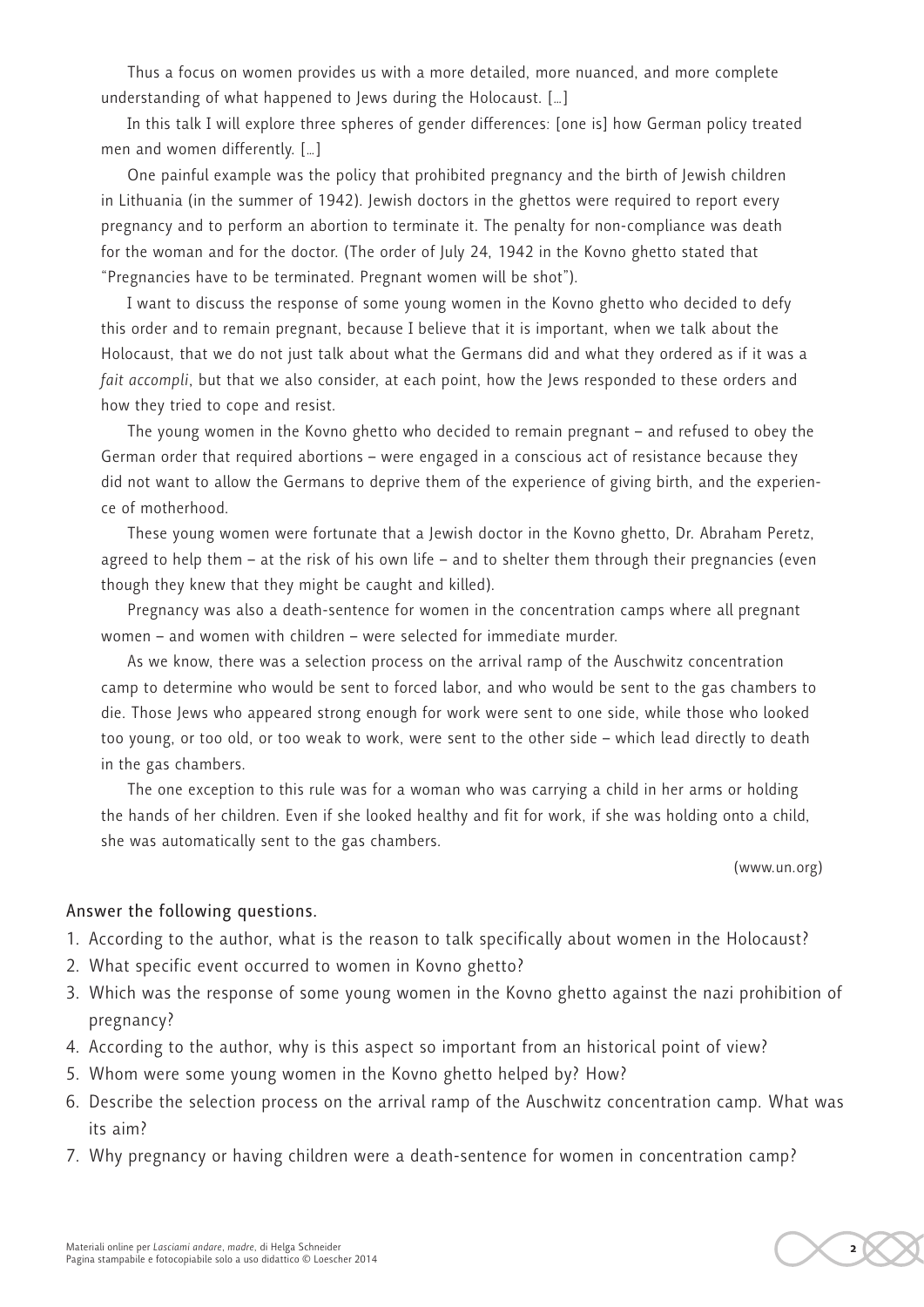2. Dopo il processo del 1946 ai grandi criminali di guerra, a Norimberga si svolgono altri procedimenti penali tra cui quello a carico dei medici responsabili di sperimentazioni su deportati e prigionieri di guerra. Questo è un estratto della deposizione di una testimone, Vladislava Karolewska.

### • The Nuremberg Trials. The Doctor Trials

#### Testimony of Vladislava Karolewska

Vladislava Karolewska, a former school teacher and member of the anti-German resistance in Poland, was arrested in 1941 by the Germans and deported to Ravensbrück concentration camp near Berlin. At Ravensbrück, Karolewska was forced to participate in bone regeneration experiments. She testified for the prosecution at the Doctors trial on December 20, 1946.

Question: Now, Witness, were you operated while you were in Ravensbrück concentration camp? Answer: Yes, I was.

Q: When did that happen?

A: On the 22nd July 1942, 75 prisoners from our transport that came from Lublin were called, summoned to the chief of the camp. We stood before the camp office, and present Kogel, Mandel and one person which I later recognized Dr. Fischer. We were afterwards sent back to the block and we were told to wait for further instructions. On the 25th of July, all the women from the transport of Lublin were summoned by Mendel, who told us that we were not allowed to work outside of the camp. […]

On the 14th of August, the same year, I was called to the hospital and my name was written on a piece of paper. I did not know why. Besides me, eight other girls were called to the hospital. We were called at a time when usually executions took place and I was going to be executed because before some girls were shot down. In the hospital we were put to bed and the hospital room in which we stayed was locked. We were not told what we were to do in the hospital and when one of my comrades put the question she got no answer but she was answered by an ironical smile. Then a German nurse arrived and gave me an injection in my leg. After this injection I vomited and I was put on a hospital cot and they brought me to the operating room. There, Dr. Schidlauski and Rosenthal gave me the second intravenous injection in my arm. A while before, I noticed Dr. Fischer who went out of the operating room and had operating gloves on. Then I lost my consciousness and when I revived I noticed that I was in a regular hospital room. I recovered my consciousness for a while and I felt severe pain in my leg. Then I lost my consciousness again. I regained my consciousness in the morning and then I noticed that my leg was in a cast from the ankle up to the knee and I felt a very strong pain in this leg and the high temperature.

I noticed also that my leg was swollen from the toes up to the groin. The pain was increasing and the temperature, too, and the next day I noticed that some liquid was flowing from my leg.

The third day I was put on a hospital cart and taken to the dressing room. Then I saw Dr. Fischer again. He had an operating gown and rubber gloves on his hands. A blanket was put over my eyes and I did not know what was done with my leg but I felt great pain and I had the impression that something must have been cut out of my leg. […]

Two weeks later we were all taken again to the operating room and put on the operating tables. The bandage was removed, and that was the first time I saw my leg. The incision went so deep that I could see the bone. […]

(University of Missouri-Kansas City, School of Law, http://law2.umkc.edu)